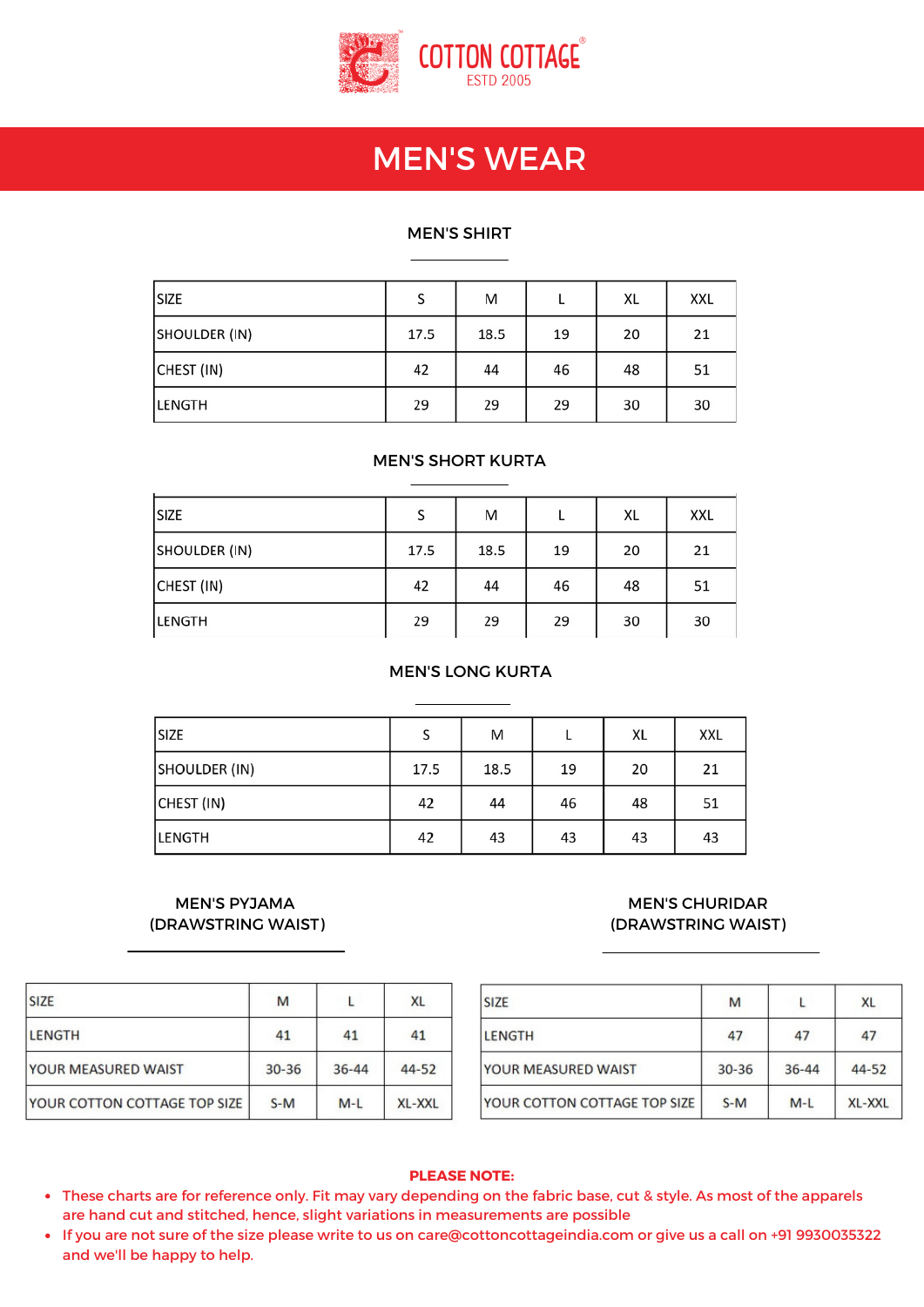

## WOMEN'S WEAR - TOP

#### WOMEN'S ANKLE KURTA WOMEN'S LONG KURTA

| <b>SIZE</b>   |      | M  |      | XL   |
|---------------|------|----|------|------|
| SHOULDER (IN) | 13.5 | 14 | 14.5 | 15.5 |
| CHEST (IN)    | 36   | 39 | 42   | 45   |
| WAIST (IN)    | 33   | 36 | 39   | 43   |
| LENGTH (IN)   | 48   | 48 | 48   | 48   |

| SIZE          | S    | M  |      | XL   | <b>XXL</b> |
|---------------|------|----|------|------|------------|
| SHOULDER (IN) | 13.5 | 14 | 14.5 | 15.5 | 16         |
| CHEST (IN)    | 36   | 39 | 42   | 45   | 48         |
| WAIST (IN)    | 33   | 36 | 39   | 43   | 47         |
| HIP (IN)      | 39   | 42 | 45   | 49   | 54         |
| LENGTH (IN)   | 44   | 44 | 44   | 44   | 44         |

## WOMEN'S KNEE LENGTH KURTA WOMEN'S DRESS

| <b>SIZE</b>   | S    | M  |      | XL   | <b>XXL</b> |
|---------------|------|----|------|------|------------|
| SHOULDER (IN) | 13.5 | 14 | 14.5 | 15.5 | 16         |
| CHEST (IN)    | 36   | 39 | 42   | 45   | 48         |
| WAIST (IN)    | 33   | 36 | 39   | 43   | 47         |
| HIP (IN)      | 39   | 42 | 45   | 49   | 54         |
| LENGTH (IN)   | 40   | 40 | 40   | 40   | 40         |

| <b>SIZE</b>                         | S    | M    |      | XL |
|-------------------------------------|------|------|------|----|
| SHOULDER (IN)                       | 14   | 14.5 | 15   | 16 |
| CHEST (IN)                          | 36   | 39   | 42   | 45 |
| WAIST (IN)                          | 34.5 | 37.5 | 40.5 | 44 |
| <b>SHORT DRESS</b><br><b>LENGTH</b> | 40   | 43   | 46   | 50 |
| <b>MINI DRESS</b><br>LENGTH (IN)    | 26   | 26   | 27   | 28 |

## WOMEN'S KURTI

| <b>SIZE</b>   | S    | M  |      | XL   | <b>XXL</b> |
|---------------|------|----|------|------|------------|
| SHOULDER (IN) | 13.5 | 14 | 14.5 | 15.5 | 16         |
| CHEST (IN)    | 36   | 39 | 42   | 45   | 48         |
| WAIST (IN)    | 33   | 36 | 39   | 43   | 47         |
| HIP (IN)      | 39   | 42 | 45   | 49   | 54         |
| LENGTH (IN)   | 28   | 28 | 28   | 28   | 28         |

#### WOMEN'S SHIRT

| SIZE          | S    | M    |      | XL |
|---------------|------|------|------|----|
| SHOULDER (IN) | 14   | 14.5 | 15   | 16 |
| CHEST (IN)    | 36   | 39   | 42   | 45 |
| WAIST (IN)    | 34.5 | 37.5 | 40.5 | 44 |
| $HIP$ (IN)    | 40   | 43   | 46   | 50 |
| LENGTH (IN)   | 26   | 26   | 27   | 28 |

#### **PLEASE NOTE:**

- These charts are for reference only. Fit may vary depending on the fabric base, cut & style. As most of the apparels are hand cut and stitched, hence, slight variations in measurements are possible
- If you are not sure of the size please write to us on care@cottoncottageindia.com or give us a call on +91 9930035322 and we'll be happy to help.